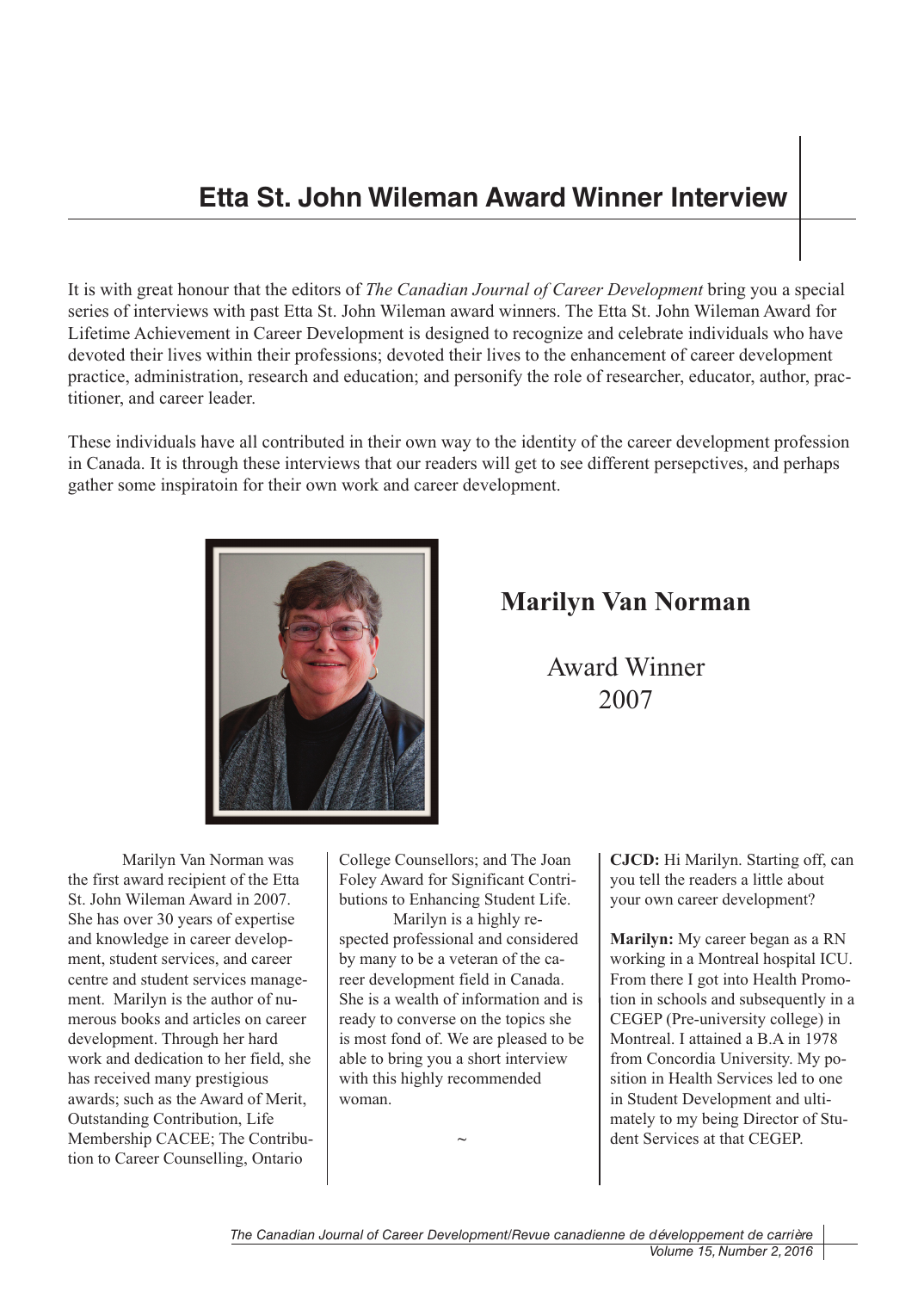

A move to Toronto in 1982 saw me joining the staff of the Career Centre at the University of Toronto as Manager of Administrative Services. Shortly thereafter, I

**Marilyn:** I was working in student development at Vanier College and felt that a Bachelor of Arts would be helpful to my work and career.

"Mentors can play a very significant role in career development, work satisfaction, and personal growth."

became Assistant Director and then Director. I was with the Career Centre for twenty years and during that period had the immense pleasure of Chairing NATCON in partnership with HRDC (Human Resources and Development Canada) and The Counselling Foundation of Canada from 1987-2002. I attained an M.A. at OISE (Ontario Institute for Studies in Education) while working at the Career Centre.

My next career move was as Director of Student Services at the University of Toronto. In 2007, I took early retirement from the University of Toronto. Then in 2008, I began working as a consultant parttime for CERIC and The Counselling Foundation of Canada.

I have been fortunate in receiving a number of awards during my career in addition to the Etta St. John Wileman Award – Award of Merit, Outstanding Contribution, Life Membership CACEE; Contribution to Career Counselling, Ontario College Counsellors; The Joan Foley Award for Significant Contributions to Enhancing Student Life, University of Toronto.

**CJCD:** You started out as an RN. What moved you to decide to complete a B.A?

**CJCD:** Throughout your career, as you undertook different positions, have there been mentors that have influenced your career development?

**Marilyn:** I have been very fortunate to have had a number of mentors in my career who have had significant impacts on me and my career.

**CJCD:** How did they influence you?

**Marilyn:** Through their guidance, insight, and example I was able to keep my career moving in the direction I wanted. I am very grateful to all of them and have tried to pay it forward with people I have mentored along the way.

**CJCD:** Did you search out these individuals specifically as mentors or did they become mentors over time?

## **Marilyn:** Both.

**CJCD:** It sounds like you received many benefits from having mentors in your life. Would you recommend that career practitioners find a mentor for themselves?

**Marilyn:** Absolutely! Mentors can play a very significant role in career development, work satisfaction, and personal growth.

**CJCD:** Moving onto the next question. Being a plethora of information and experience yourself, what do you consider is the important milestones in Canadian career development?

## **Marilyn:**

- 1851: YMCA opened in Montreal
- 1905: Etta St. John Wileman strong advocate for employment services
- 1918: Employment Service Council of Canada was formed as a result of Etta's work
- 1943: Gerald Cosgrove and Frank Lawson worked together through the YMCA to provide career development services to young men
- 1949: UCPA formed now called CACEE
- 1959: Frank Lawson formed The Counselling Foundation of Canada
- 1975: NATCON began from 1987-2002 NATCON was done as a partnership between the University of Toronto, HRDC and The Counselling Foundation of Canada
- 1997: ContactPoint/OrientAction was launched as an on-line resource for career development practitioners
- 1980: Stu Conger formed CCDF
- 2003: Career Development Standards and Guidelines were established
- 2004: CERIC was launched • 2007: Cannexus – Canada's
- largest bilingual national conference on career development.

In addition to this, all of the work done by researchers such as